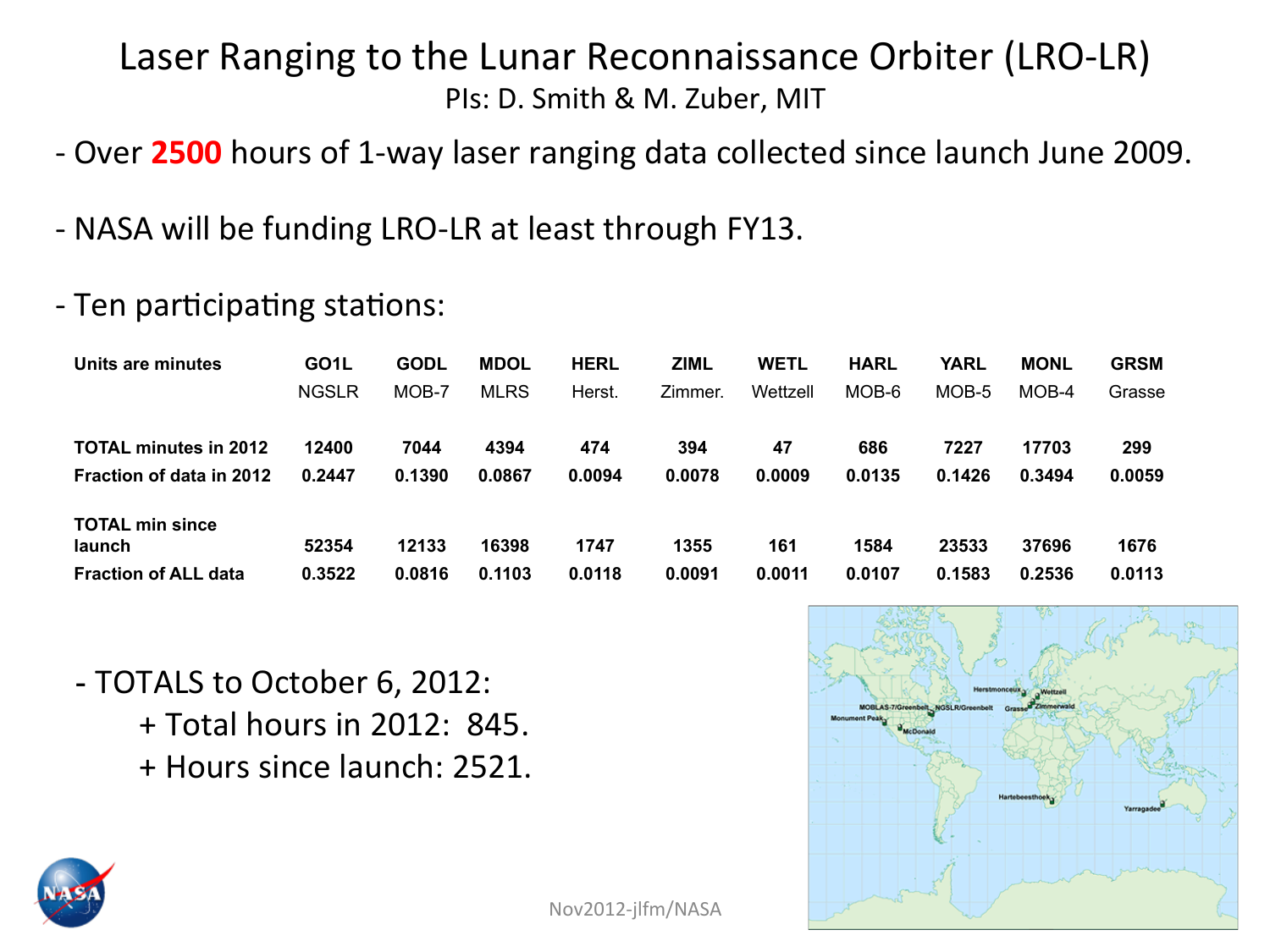Minutes of Successful Data at LRO per Week since Launch



Nov2012-jlfm/NASA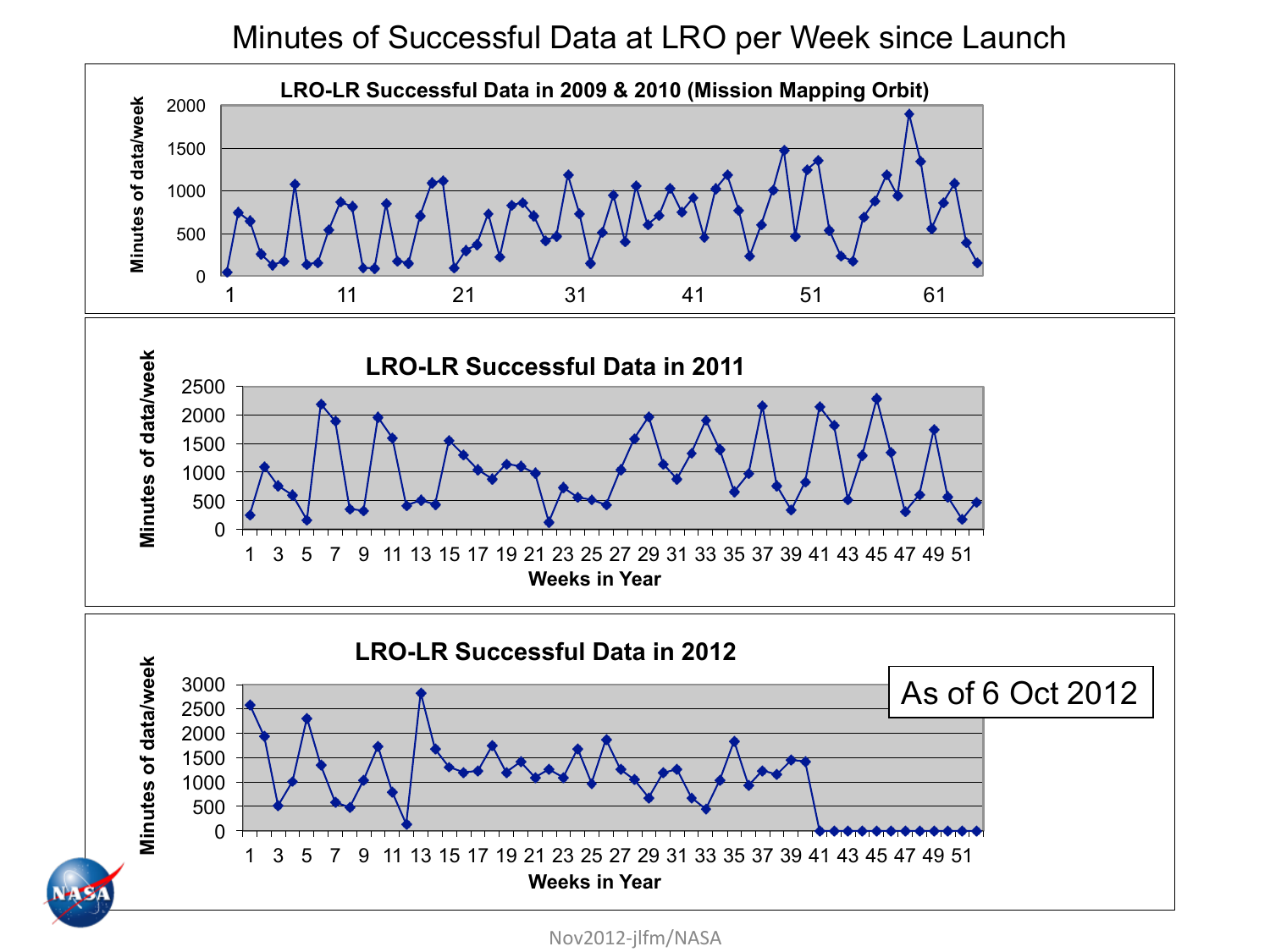## LRO-LR Analysis and Related Activities

- LR data analysis performed by Mao. LR data used to determine onboard oscillator drift which supports orbit determination. Orbit determination work ongoing (Rowlands).

- Lasercom work complete – paper submitted to OpticsExpress. X. Sun and team successfully transferred Mona Lisa image from NGSLR to LRO.

- In-house NASA R&D award given to X. Sun to do Time Transfer using LRO.

- One year effort started October 2012.
- Team includes Skillman, Gaebler, Hoffman, McGarry.
- Initial transfer between NGSLR & MOBLAS-7. Then with MLRS. If time and resources permit, with Wettzell.

- Geometric solution of spacecraft location using 3-way simultaneous ranges will also be worked this year (Skillman) under NASA R&D.



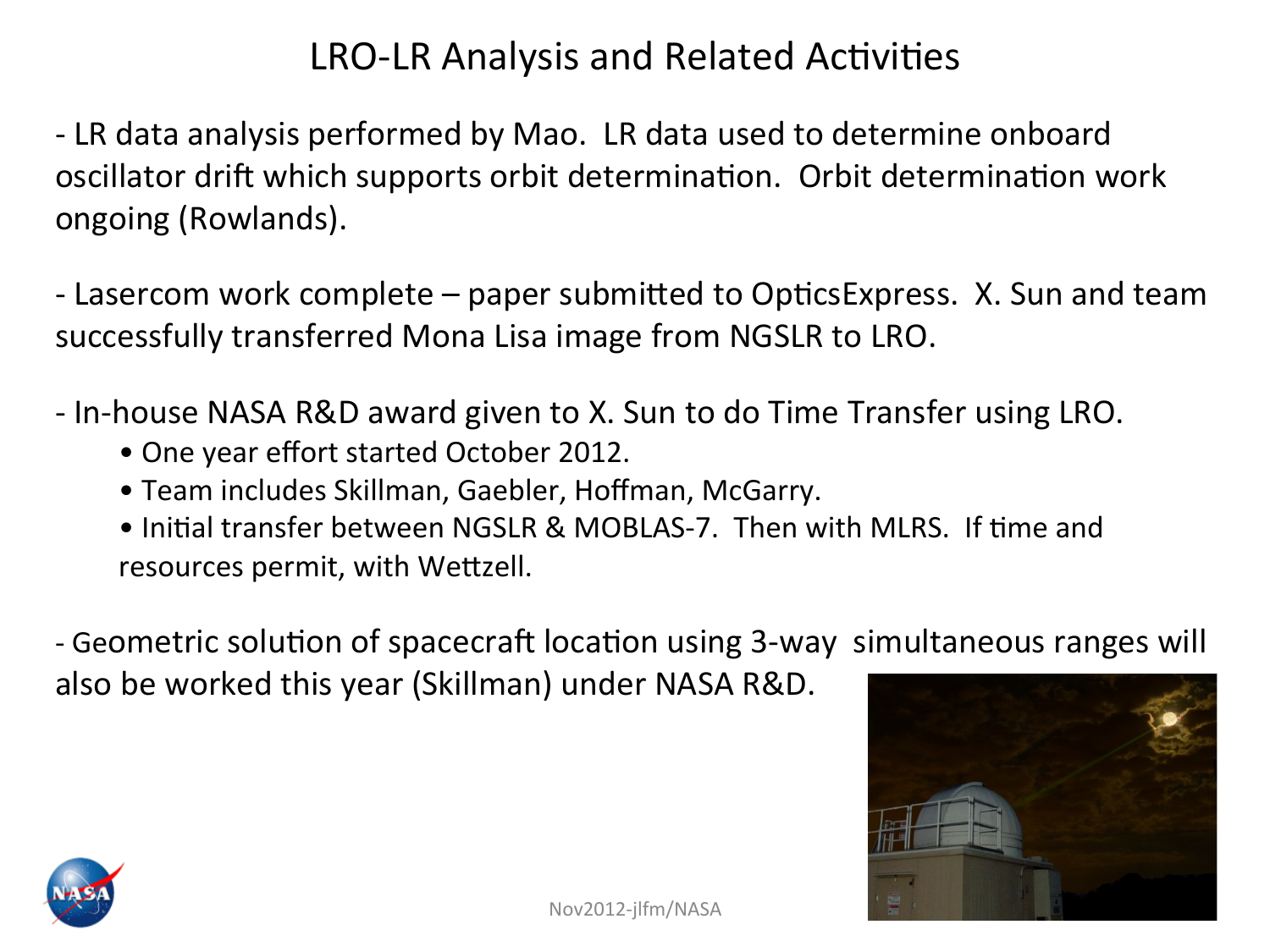## Time Transfer using LRO-LR

- Time transfer involves highly stable frequency sources (Cesium or Hydrogen Maser) and 2 frequency GPS receivers.

- DICOM All View GPS receiver (Czech Republic) promises CV accuracy to 1 nanosecond GPS time.

- Measure transmit delay of each participating station to reduce problem to single biased range at LRO.

- Significantly increase accuracy of one way laser ranging data to LRO.

- Tie USNO master clock to NGSLR time via GPS, transfer master clock to other stations via LRO clock.